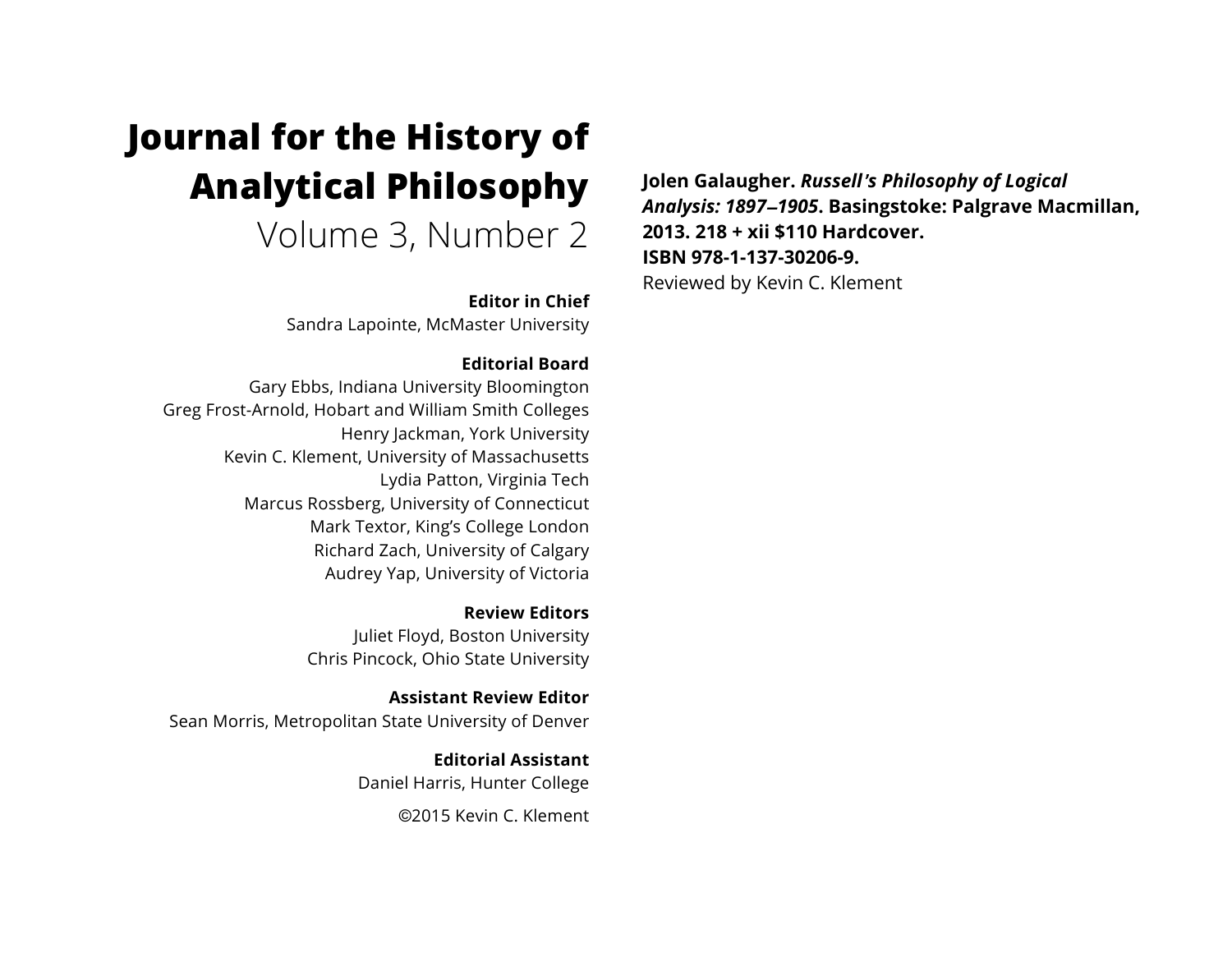## **Review:** *Russell*'*s Philosophy of Logical Analysis***. 1897**–**1905, by Jolen Galaugher**

## Kevin C. Klement

Palgrave's *History of Analytic Philosophy* series has lately been releasing important books in Bertrand Russell studies at a pace that makes it seem as though it were making up for lost time. The series editor, Michael Beaney, has recently in another context identified the early 1990s as the period when serious historical scholarship on analytic philosophy finally began in earnest (Beaney, 2013, p. 54). Two groundbreaking works from that period, by Hylton (1990) and Griffin (1991), reminded us of Russell's academic beginnings in the British Idealist tradition. Since then, important studies on the development of Russell's technical philosophical and mathematical logic during the first decade of the 20th century have also emerged, such as Landini (1998) and Makin (2000). One of the newest contributions from Palgrave's series, Galaugher's fascinating *Russell's Philosophy of Logical Analysis: 1897–1905*, serves as a bridge connecting these different areas of Russellian scholarship. She traces themes in Russell's work that have their origins during his idealist period but which remained prominent through his early logicist period. These include identity and difference (and thus plurality), the analysis of complexity, the nature of relations, judgments and meaning. Her study makes it clear that while Russell's views were in a state of constant flux, many interests and concerns remained constant. His transition from idealism to realism was not a simple matter of turning his back on what had come before, but can perhaps be better understood as involving a series of steps of fine tuning and improving upon a single overarching approach to logical analysis.

Galaugher sets the stage in the first chapter with a discussion of Russell's abandonment of British Idealism. Russell himself later claimed that Moore led the way in this regard (Russell, 1958, p. 54), and Galaugher presents a nice summary of Moore's (1899) influential criticisms of Bradley's theory of judgment. As important as Moore's influence was on early Russell, Galaugher makes it clear that we must not consider that influence in isolation. Noting differences between Russell's eventual realist position and Moore's, Galaugher also considers Russell's transition in the light of tensions within his early philosophical views on the foundations of mathematics. In works such as his 1897 *An Essay on the Foundation of Geometry*, Russell had hoped to support the axioms of geometry using Kantian-style transcendental deductions. However, he wished to give an account of the synthetic a priori that made it a logical notion rather than a psychological one. This led Russell away from thinking in terms of the preconditions of our knowledge of geometric truths, and toward thinking instead of the logical features a system of relations must have in order for a geometry characterized by certain axioms to be relevant to it. The views on relations Russell held during this period, and in particular the version of the doctrine of internal relations according to which all relations depend on qualities of the relata or the relation itself, generated certain "paradoxes of relativity" when applied in mathematical contexts. Different geometrical points, for example, seem indistinguishable in their intrinsic qualities but nonetheless are distinguishable through their relations to one another. Galaugher also discusses the influence of Whitehead's *Universal Algebra* in bringing Russell to adopt a broader conception of the scope of mathematics. Finally, there are the relatively well-known difficulties Russell discussed in *The Principles of Mathematics* (chap. XXVI) with accommodating asymmetrical relations within a framework accepting the doctrine of internal relations. These various developments came to a head for Russell when he was working on his 1899 lectures on Leibniz (the basis for Russell, 1900). Russell attributed (perhaps wrongly) a similar view of relations to Leibniz and diagnoses problems as he sees them with Leibniz's views as stemming from this position. It was through a confluence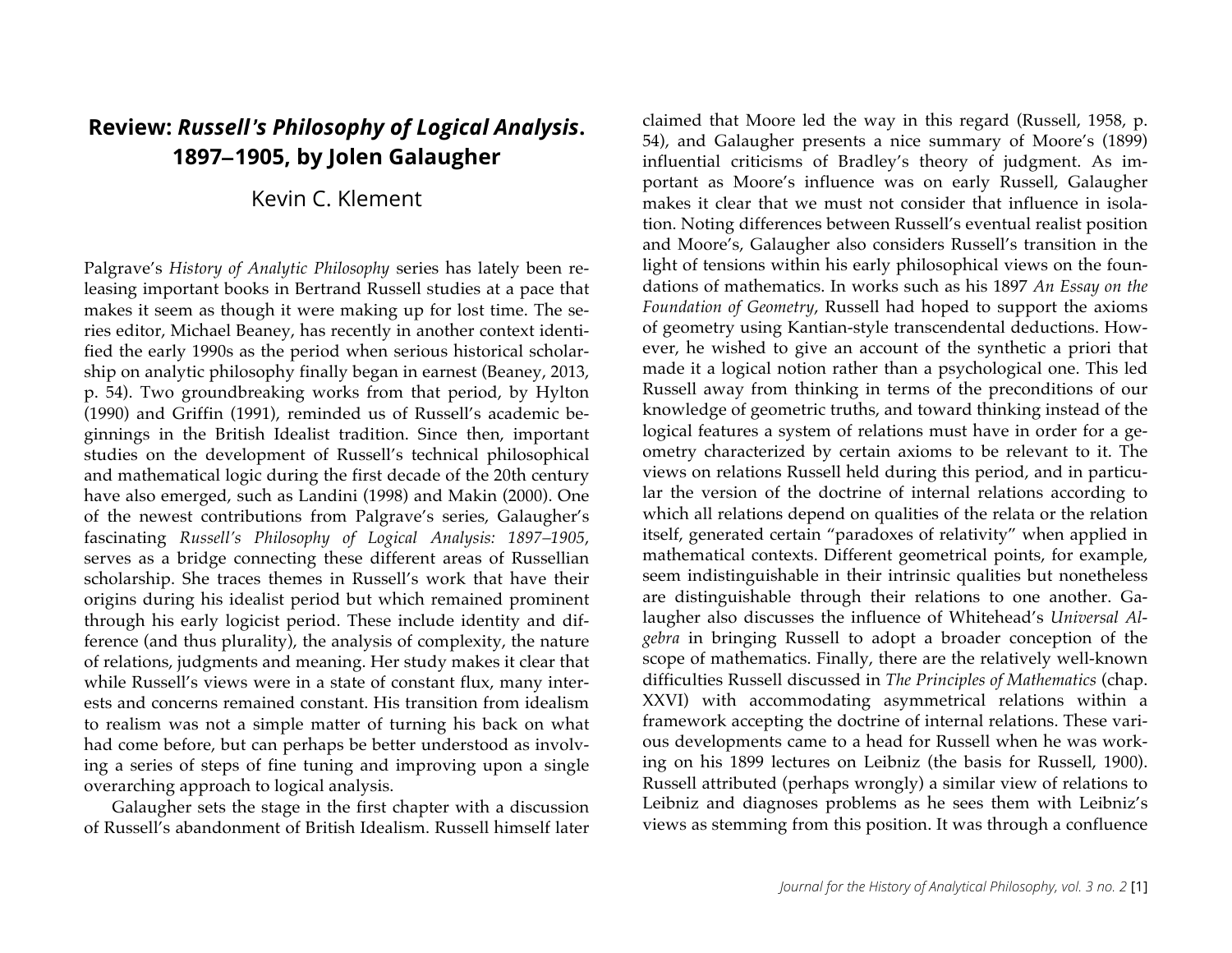of these forces, according to Galaugher, that Russell came to abandon his neo-Hegelian idealism in favor of the precise form of analytic realism that marked his early logicist period.

The importance of Russell's work on Leibniz for his evolving views on relations is given an even more detailed examination in Galaugher's second chapter. There she examines the complex relationships between the view attributed by Russell to Leibniz that all predication involves analyzing a substance—or, perhaps, the concept thereof—into constituent predicates, the identity of indiscernibles, and the contention that all relations are "intelligible things" brought about by the mind in some way. Those familiar with Russell's work on Leibniz are no doubt well aware of Russell's dissatisfaction with Leibniz's strict adherence to subject/predicate analyses of propositions, and his contention that it prevented Leibniz from giving adequate philosophical accounts of such notions and space and time. Galaugher argues that these complaints with Leibniz brought Russell to reject broadly similar commitments within his own form of idealism. In particular, Russell came to abandon the principle of identity of indiscernibles as interpreted to mean that all difference between things is grounded in difference of concepts applicable to them. Instead, Russell came to regard mere numerical diversity as logically prior to difference in predicates, and presupposed by all relational judgments. This took Russell a step further away from the idealist monists of his day, and indeed, a step further than Moore had taken by this point. Early on in his realist phase, Moore continued to regard a thing, or even a concept, as a whole of its properties (concepts), and maintained that the relation between a whole and its parts was internal. Russell, however, took the radical step of holding all propositions to be relational, and all relations to be external, differentiating a thing from the sum of its qualities. Along with this, Russell began to see the basic logical relationships also as relational and synthetic, and thus distinct from part/whole relationships. This development culminated and was reinforced when he adopted Peano's symbolic logic as a replacement for the more limited Boolean logic of containment relationships between classes.

Galaugher also stresses the importance of Russell's adopting an intensional view of relations, and one on which an asymmetrical relation is differentiated from its converse. It wasn't entirely clear to me how Galaugher understood the relationship between these two features of Russell's evolving views. Galaugher suggests, in both Chapters II and III, that early Russell believed that differentiating an asymmetrical relation from its converse, or equivalently, capturing the sense of an asymmetrical relation, requires an intensional view of relations. It was not clear to me why this should be. At least in contemporary parlance, the relations less than and greater than are not co-extensive, and thus they may be differentiated even on a fully extensional view of relations. A philosophical argument might be given to the effect that the extensions of these relations, considered, say, as sets of ordered pairs, can only be held different if we can account for the difference between such pairs as  $(3, 5)$  and  $(5, 3)$ , and that doing so somehow requires intensional relations. However, there's nothing I know in Galaugher's exposition, or even in Russell's writings of the period, to suggest an argument along these lines.

In Chapter III, Galaugher discusses Russell's emerging logicist views in the 1901–03 period, the importance of Russell's adoption of Peano's symbolic logic, and his discovery of the logical paradoxes such as the antinomy now known as "Russell's paradox". She enters into the debates regarding whether or not Russell's logicism in the *Principles of Mathematics* should be regarded as having an "if-then"-ist or "conditional" form, differentiating her interpretation from those of Putnam (1975), Coffa (1981), Griffin (1982), Proops (2006), and Gandon (2011). Coffa interprets Russell's logicist treatment of geometry as taking the form of logically true conditionals from the axioms of a given geometry to the theorems. This sort of interpretation threatens to trivialize the logicist project, as the relationship between the axioms and theorems of any theory can always be understood as purely logical. Galaugher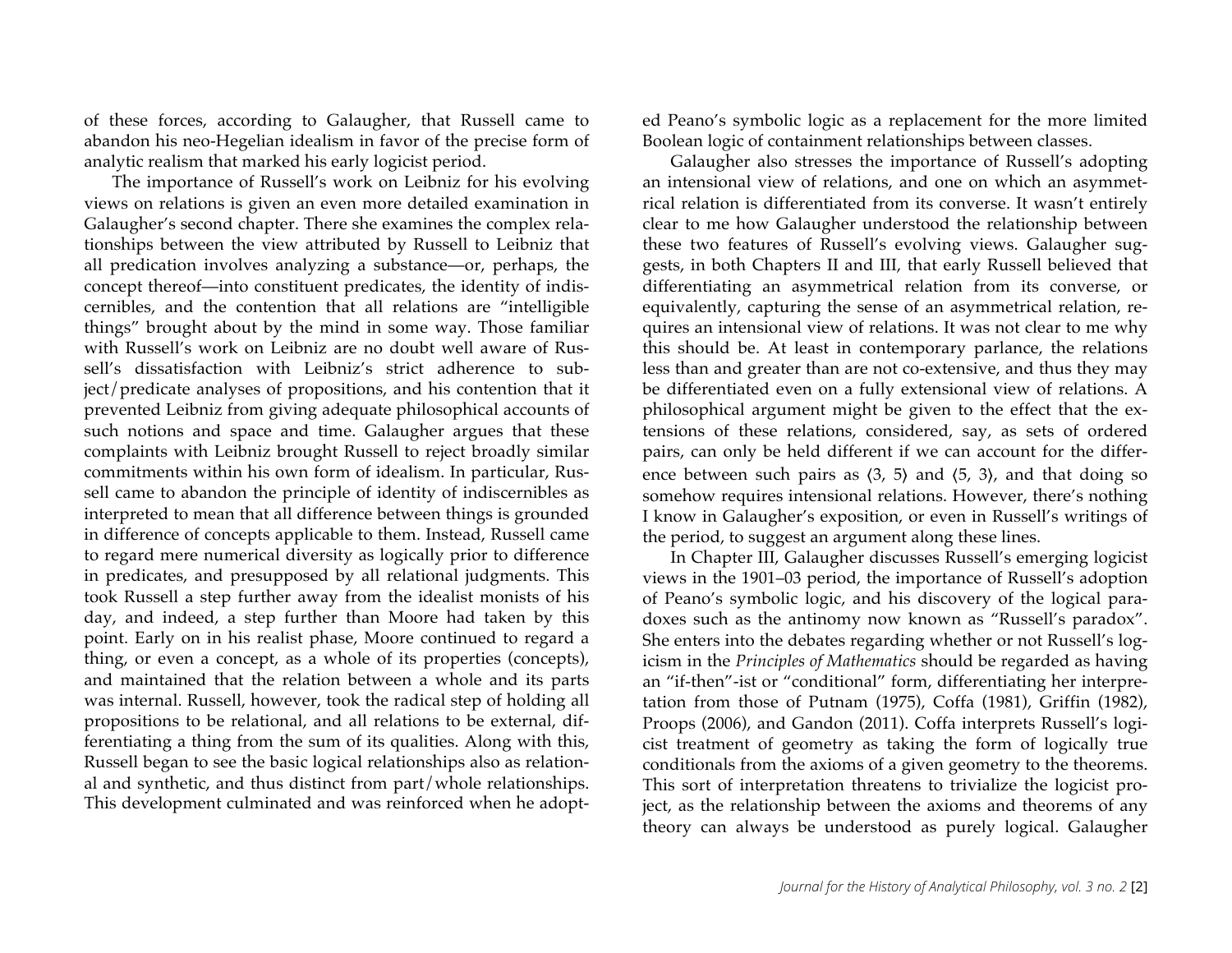makes note of a response by Griffin stressing that the conditionals in Russell's logicism are better understood not as representing relationships between axioms and theorems, but rather as universally quantified statements making use of unrestricted variables where the antecedents and consequents state categorical conditions for the values of the variables to satisfy. Galaugher argues for a more nuanced position according to which Russell held a position aligning with Coffa's interpretation early on (in, e.g., the 1900 drafts of *Principles*), but one more in tune with Griffin's interpretation from mid-1901 onwards after fully integrating Peano's logic. Along with this change came a new attitude about the analysis of mathematical notions and definitions of mathematical terms. Russell no longer held that an analysis of a mathematical notion must preserve the intensional aspects of our pre-analytic understanding of the notion. Instead, he held that one may make use of any nominal definition preserving the formal features of the original notion. Russell became increasingly prone to giving nominal definitions making use of classes defined using purely logical propositional functions, making a fully logicist analysis of mathematical notions possible.

The chapter concludes with a discussion of Russell's changing views on logic. Russell did not take over Peano's logic uncritically. Russell was dissatisfied with Peano's extensional treatment of relations and sought to supplement it with his own intensional theory. He also criticized Peano's logic for failing clearly to distinguish between a proposition and a propositional function. The latter notion emerged from Russell's consideration of the Peanist notions of formal implication (implication for all values of a variable) and class abstraction. Galaugher goes on to discuss Russell's discovery of the various versions of "Russell's paradox", noting that the earliest manuscript in which it can be found gives a version stated in terms of predicates or class–concepts not predicable of themselves. Galaugher stresses, quite rightly, that one of the most important lessons Russell drew from the paradox early on was

that not every propositional function corresponds to a classconcept.

Unfortunately, I think there are at least two ways in which Galaugher's discussion of these issues is not as clear as it might have been. Galaugher does not distinguish, as I think Russell does, between the claim that the "*functional part* of a propositional function is not an independent entity" (*Principles*, p. 88) from the simpler claim that the function itself is not an independent entity. As a result, it is a bit difficult to understand what Galaugher believes Russell's position in *Principles* was regarding the independent reality of propositional functions. Secondly, in contrasting Russell's reaction to the paradoxes to Frege's, Galaugher claims that Frege was not bothered by an "intensional version" of the paradox (p. 110). By this, she seems to mean that Frege's theory of levels of functions and concepts blocked the version involving a function not satisfied by itself, or a concept not falling under itself. But it is misleading to describe this as an "intensional version", however, as Frege held an extensional view of both functions and concepts. For example, Frege claims that concepts coincide when the same objects fall under them. <sup>1</sup> Recall that concepts are the references of predicates for Frege. "Intensional" versions for Frege would be ones involving his notion of sense. Apart from some inconclusive discussion of a paradox of thoughts in his correspondence with Russell (Frege, 1980, pp. 147–66), Frege did not consider intensional versions. Moreover, it is even misleading to suggest that Frege's theory of levels avoids a function or concept version of the paradox. Given that Frege identifies the extension of a concept with the "value-range" of the concept considered as a function, and holds that the extension of a concept "has its being" in the concept (Frege, 1906, p. 183), arguably Frege considers the extension of a concept simply to *be* the concept considered as a logical subject.<sup>2</sup> If this is right, then it is not possible to differentiate the classes (or extensions) version of the paradox in Frege's logic from one involving a concept taking itself-qua-logical-subject as argument.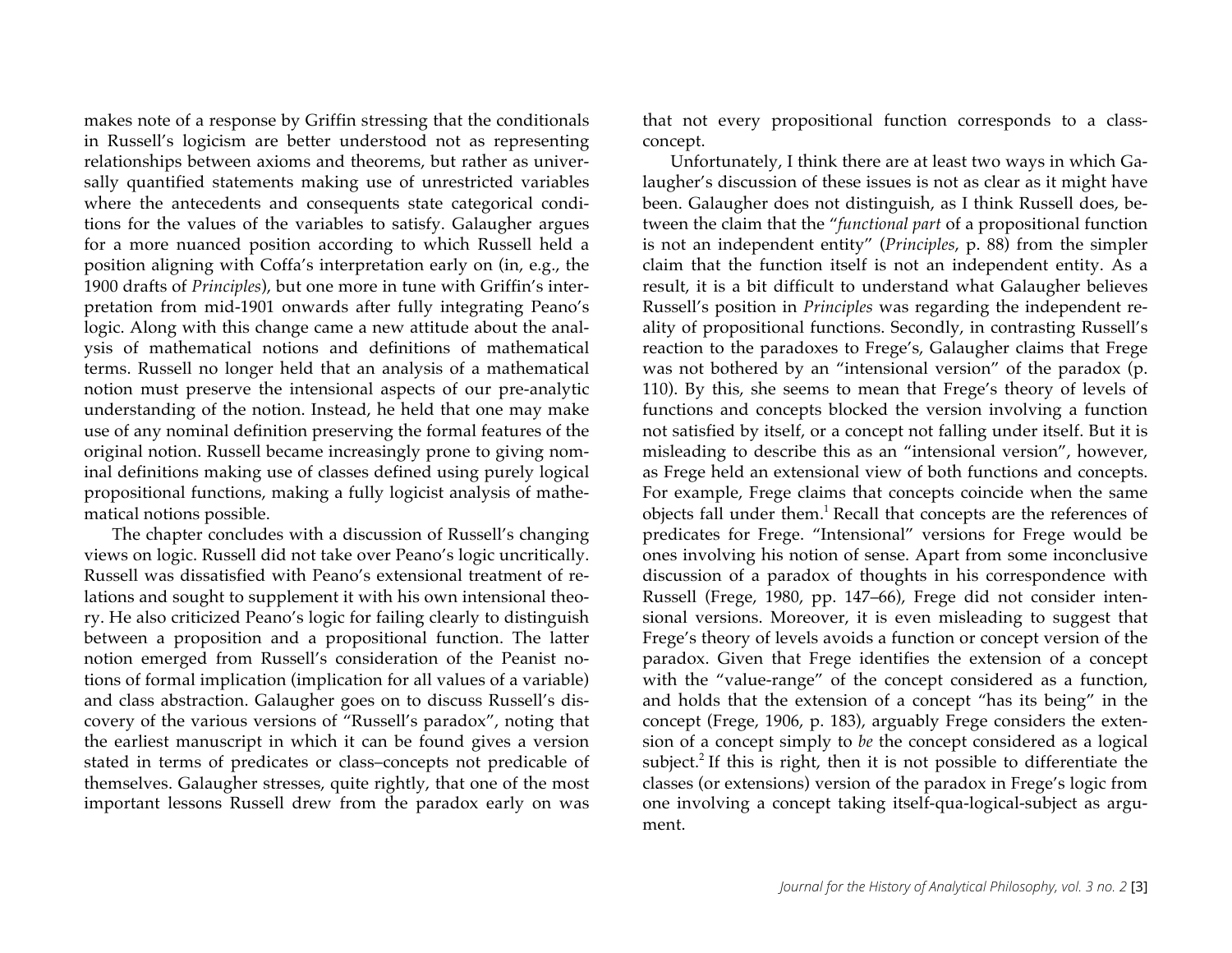The fourth chapter compares Russell's logicist views with those of Frege, particularly with regard to their nominal definitions of numbers as classes (or extensions) of classes of likecardinality, and the relative priority of propositional and nonpropositional (or "mathematical") functions. Galaugher believes that the widespread claim that Russell independently rediscovered Frege's definition of number is too simplistic, and cites what she sees as non-negligible differences between their accounts of number. Ultimately, the differences stem from wider disagreements over the nature of propositions, intensional relations, functions and classes. Galaugher notes that Russell complained that Frege had failed to give a full account of how classes are to be understood as entities, having only equated them with extensions or value-ranges of functions obeying his problematic Basic Law V. Galaugher goes on to discuss Russell's own rapidly changing views on classes and their relationships to functions in the 1902– 1905 period. In so doing, she draws heavily upon Russell's very interesting correspondence with Couturat, which has not yet been published in English. There we find both praise of and frustration over Frege's more mathematical notion of a function. Galaugher nicely traces Russell's 1903 adoption of a view which eschewed classes altogether in favor of functions, various views of 1904 in which Russell sought to discover conditions under which some but not all functions determine classes, and Russell's eventual adoption—after the theory of descriptions of 1905—of a "substitutional theory" according to which classes, relations in extension, and even propositional functions are all treated as mere *façons de parler*.

In the final full chapter, Galaugher takes up the relationship between, on one hand, Russell's attempts to understand propositions involving functions and variables, and on the other, his views on meaning and denotation, culminating in his landmark "On Denoting" of 1905. Galaugher notes a similarity between the difficulty Russell pointed to in "On Denoting" concerning disambiguating between propositions about denoting concepts and

propositions about their denotations, and an earlier puzzle about differentiating between what Russell had called a "propositional concept" in *Principles*, e.g., "the death of Caesar", and the proposition it represents—in our example, "Caesar died". In his 1904 work on Meinong, Russell was led to the view that the difference could not be maintained. Galaugher also explores in some detail Russell's dissatisfaction with how his earlier theory of denoting handled non-propositional "denoting functions", such as "the father of *x*". The issue was important for Russell's treatment of mathematics, as most mathematical functions, e.g., "the sine of *x*", "the sum of  $x$  and  $y$ " are of this type. Russell vacillated during the 1903–1905 period between the view he held both earlier and later that propositional functions are more fundamental than others, and the more Fregean view that all functions can be treated uniformly. The issues involved are quite complicated. It is impossible here to provide more than a crude summary even of Galaugher's exploration, much less Russell's. However, there are at least two sources of worry. One involves whether or not Russell can provide a coherent account of *aboutness* when denoting functions are involved. "The father of Russell was a political activist" appears to be *about* Russell. Notice here Russell only occurs as argument to a denoting function, and thus as a part of the denoting complex "the father of Russell". Yet, according to the theory of denoting concepts, the proposition is not at all about this complex or its parts, but only about what it denotes. Another worry involves Russell's attempts to do away with functions, both propositional and denoting, as distinct entities separable from their values. While at some points Russell was willing to consider the view that functions were separable from their values, at others he took denying this to be a promising route for solving functional versions of Russell's paradox. The hope was to replace the notion of the values of a function with the notion of different results of substitution within a complex. However, if *p* is a proposition containing a denoting complex such as "the father of Russell", does  $p\frac{x}{y}$  represent the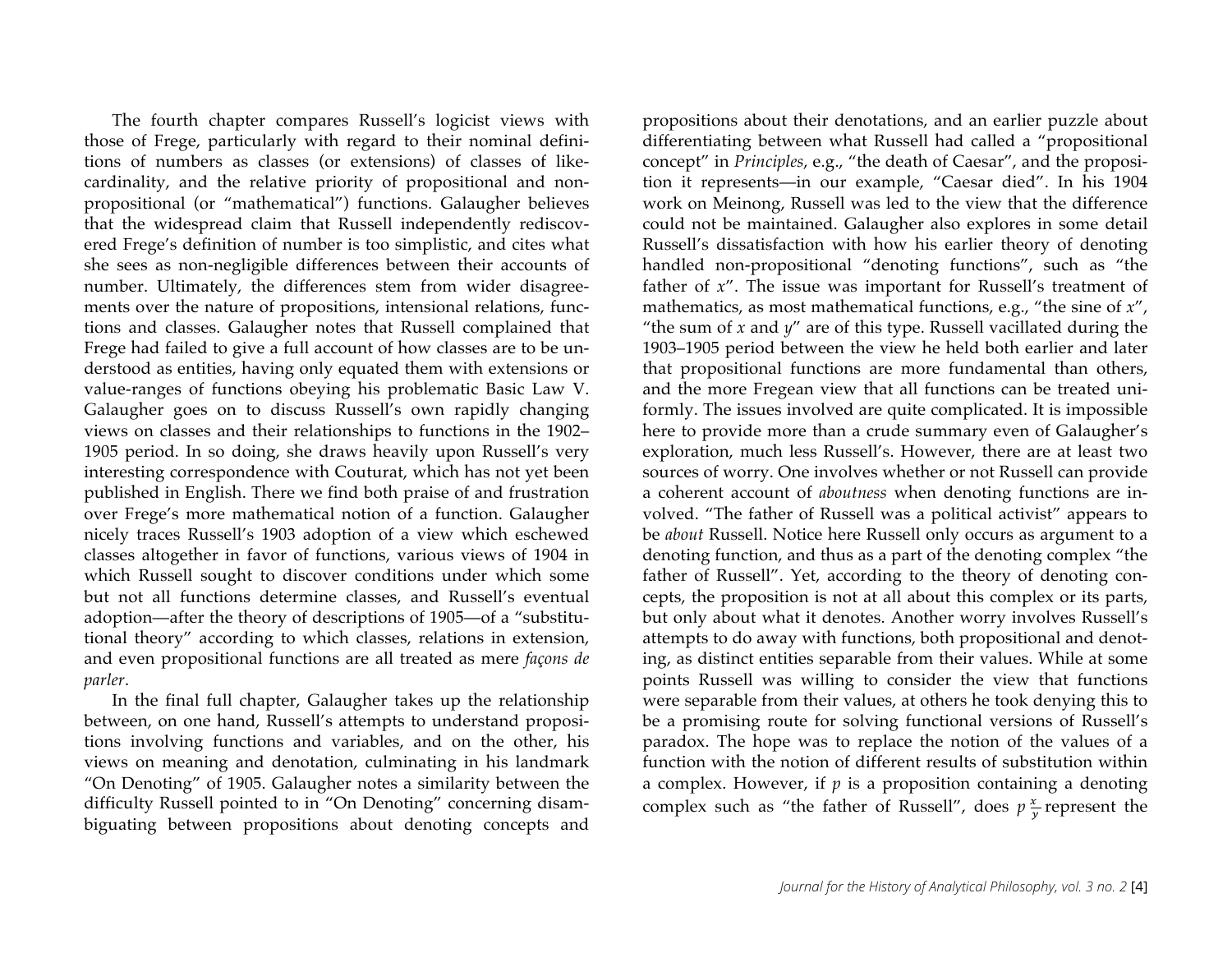result of replacing *y* with *x* y even where *y* occurs only in the meanings in *p*, or just within the denotations of those meanings? It proved difficult to answer this and related questions coherently, while at the same time providing a uniform means for differentiating between complex meanings and their possibly complex denotations. Such complications were sidestepped by Russell's mature theory of descriptions which replaced denoting functions with descriptions to be interpreted within the scope of a greater propositional context.

The book ends with a short concluding postscript in which Galaugher summarizes the development of Russell's views on logical analysis in the years covered. There are some puzzling claims made here that seemed out of sorts with claims made in the body of the book. It is unclear whether these were mere infelicities of expression, or indicative of a deeper misunderstanding. For example, Galaugher writes (p. 176):

While Russell initially subscribed to a naïve comprehension principle on which every predicate or class-concept determines some class, the contradiction of predicates not predicable of themselves and class– concepts not members of their own extensions led him to reject this principle . . .

However, what the body of the book had argued (p. 107), and what in fact Russell concluded from these versions of the paradox, was that not every class has a defining predicate or class-concept. This is not the same as the claim that not every predicate or classconcept defines a class. To my knowledge, Russell continued to maintain that every class-concept or (simple) predicate defines a class, even when denying that every class is so defined. He also, separately from this (I think), abandoned the (naïve abstractionist) view that every *propositional function* defines a class, but as Russell did not equate predicates or class–concepts with propositional functions, this would not require him to give up the view quoted above. Similarly, Galaugher writes (p. 175):

While Russell initially held that relations in intension are to identified with class–concepts (PoM, p. 514), he came to hold that class–concepts are marked by intensional propositional functions.

If Galaugher had argued that Russell at one time held that relations in intension were class–concepts in the body of the book, I missed it. As far as I know, Russell never held such a view. Class– concepts are monadic qualities of individuals; to equate relations with class–concepts would seem to amount to the adoption of an extreme form of the doctrine of internal relations. She cites p. 514 of *Principles*, but I cannot find anything relevant on that page. Moreover, I do not know what it is for class–concepts to be "marked by" propositional functions, nor how that view would be contrary to the view previously held. I suspect, however, that these remarks and similar remarks in the summary section of the book are simply sloppily worded, and that Galaugher meant something different by them than what I have understood. Indeed, it is possible that some of my concerns over passages in earlier chapters are the result of misunderstandings brought on by otherwise minor infelicities of expression.

Overall, Galaugher's prose is dense, and I think it is fair to say that it is quite demanding on the reader. The topics are many and varied. In the space of a few pages, Galaugher moves between such difficult topics as Leibniz's theory of monads, Bradley's views on relations, the differences between projective and metric geometries and logicist theories of cardinal number. Her writing assumes that the reader has at least a basic understanding of all these topics. Unfortunately, not everyone is the sort of polyglot Russell himself was. While this may limit the book's audience, it is not meant as a criticism. Only by delving into so many issues is Galaugher able to draw connections usually unnoticed between diverse areas of Russell's thought, which is one of the chief merits of Galaugher's work. Two such contributions stand out as particularly valuable. Firstly, there is Galaugher's excellent discussion in the first two chapters about the importance of Russell's confronta-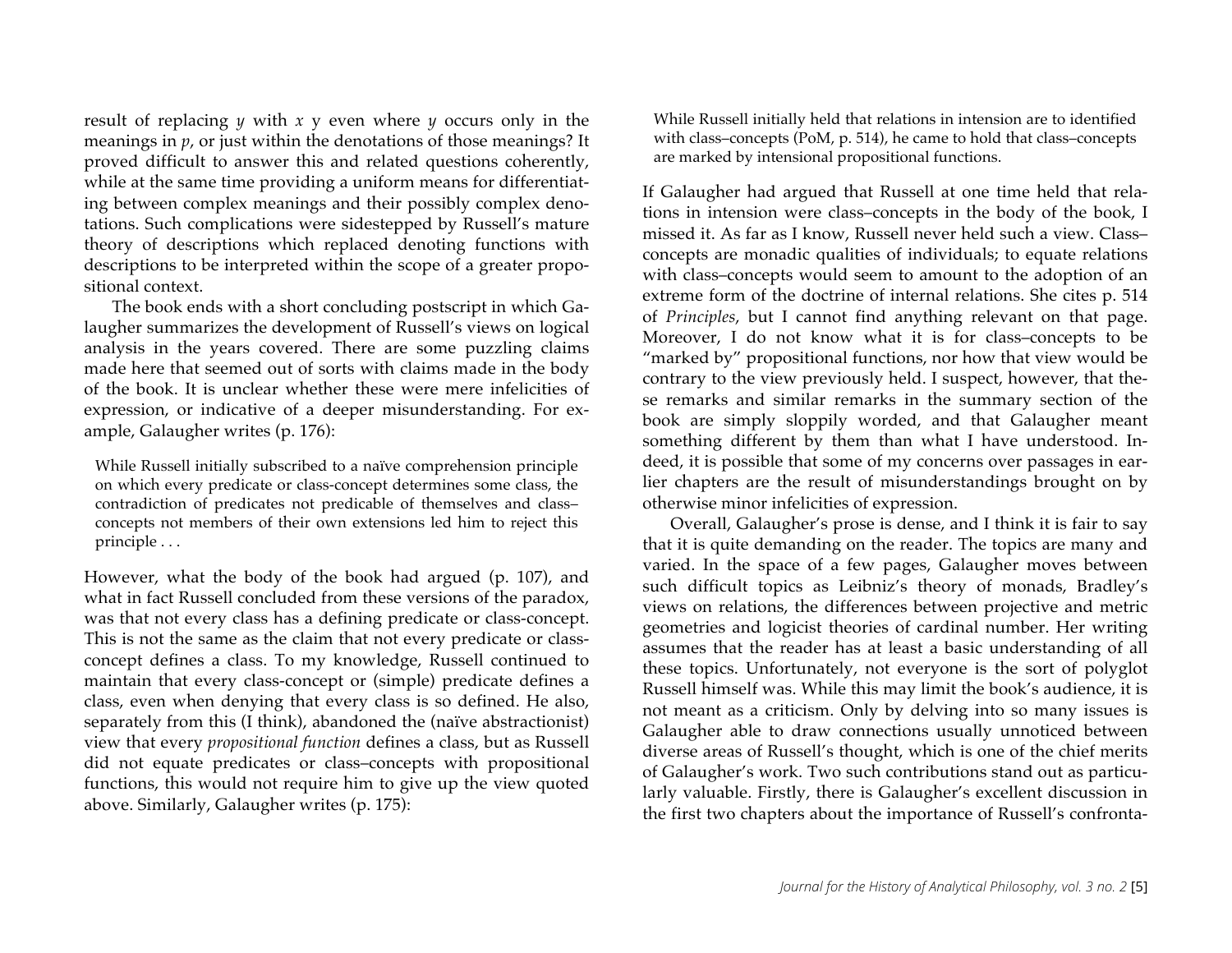tion with Leibniz for understanding both his abandonment of idealism and his newly emerging views on relations and propositional analysis. Secondly, Galaugher's discussion, especially in the fifth chapter, makes it abundantly clear that the secondary literature so far has underestimated the connection between Russell's work on the theory of descriptions and his greater logicist project. These two contributions will, I predict, make a lasting impact on Russell studies and Galaugher's book would be worth a read for them alone. However, for the reader up to the challenge, the book offers many additional insights into the development of Russell's philosophy as well.

> **Kevin C. Klement** University of Massachusetts–Amherst klement@philos.umass.edu

#### **Notes**

 $1$  See Frege (1979a, p. 122). There are other places as well in which Galaugher seems to attribute to Frege an intensional view of functions. For example, she claims that Frege is committed to taking the identity relation to be a relation "in intension" in order to solve the belief puzzles (p. 120). It is unclear to me what she means by this, or how she reaches this conclusion. The received (and probably correct) interpretation of Frege is that the cognitive difference between " $a = b$ " and " $a = a$ " stems from the differing senses of " $a$ " and "*b*" which contribute to the sense of (i.e., thought expressed by) the whole equations. This view does not require him to take the *references* of "*a*" and "*b*" to be different when flanking "=", nor to insist that "=" *refer* to some kind of intensional relation, or relation between intensions.

<sup>2</sup> For discussion, see Cocchiarella (1987, chap. 2) and Klement (2012, sec. 4).